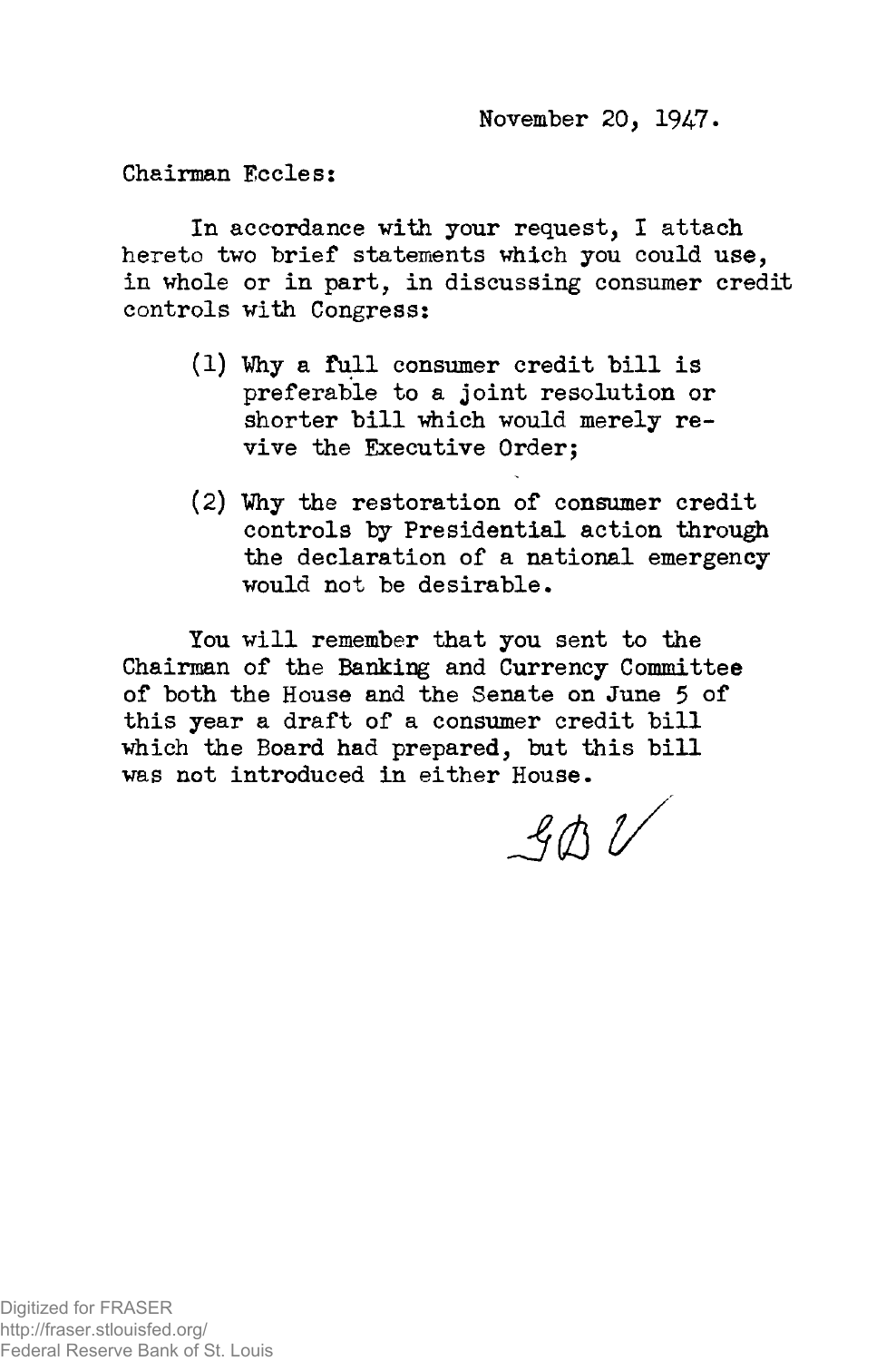## FULL CONSUMER CREDIT BILL PREFERABLE TO JOINT RESOLUTION OR SHORTER BILL MERELY REVIVING EXECUTIVE ORDER

A comprehensive bill fully and explicitly authorizing consumer credit controls, somewhat along the lines of a draft prepared by the Board of Governors several months ago, is much preferable to a joint resolution or a brief form of bill which would merely authorize the Board to reinstitute consumer credit controls pursuant to the terms of Executive Order 8843 which was issued in August 1941. A comprehensive bill would not require more than a few pages.

The Executive Order, and the statute under which it was issued, are sorely lacking in appropriate enforcement provisions. They contain only criminal penalties and authority to suspend licenses. Both penalties are so drastic that it is difficult to apply them in actual practice. Accordingly, they tend to make enforcement either too lax or unduly severe. To provide enforcement that is both equitable and effective, it is essential that there be specific provision for courts of equity to aid enforcement through their power to enforce subpoenas and enjoin violations. That is a sound type of enforcement machinery that Congress has adopted in connection with other Government agencies.

A general provision giving the Board of Governors authority to obtain such aid from the courts in connection with all of its functions would be desirable. Such a provision, however, is especially needed in connection with the exercise of consumer credit controls.

Six years of experience with consumer credit controls under the Executive Order have also shown the need for other changes in the underlying authority. For one thing, the statute should now prescribe clearer and more appropriate standards or guides to be followed by the Board in prescribing its regulations on this subject. In addition, it should place clearer and more precise limits on the Board's authority. The Executive Order covers all consumer credit, whether or not it is instalment credit. Experience has shown that present purposes can be served by a somewhat narrower statute applying only to the instalment portion of consumer credit, and it is desirable that the Board's authority be so limited.

In addition, it is most desirable to have explicit and precise authority from Congress contained in one legislative enactment. If Congress should merely revive the Executive Order, it would be necessary, in considering the scope of the authority granted, to look at at least three basic documents — the Trading with the Enemy Act on which the Executive Order was based, the Executive Order itself, and the action of Congress in reviving the Executive Order. This is not merely a matter of inconvenience for the persons affected by consumer credit controls but makes for uncertainty as to the exact scope of the authority granted and just what provisions are applicable.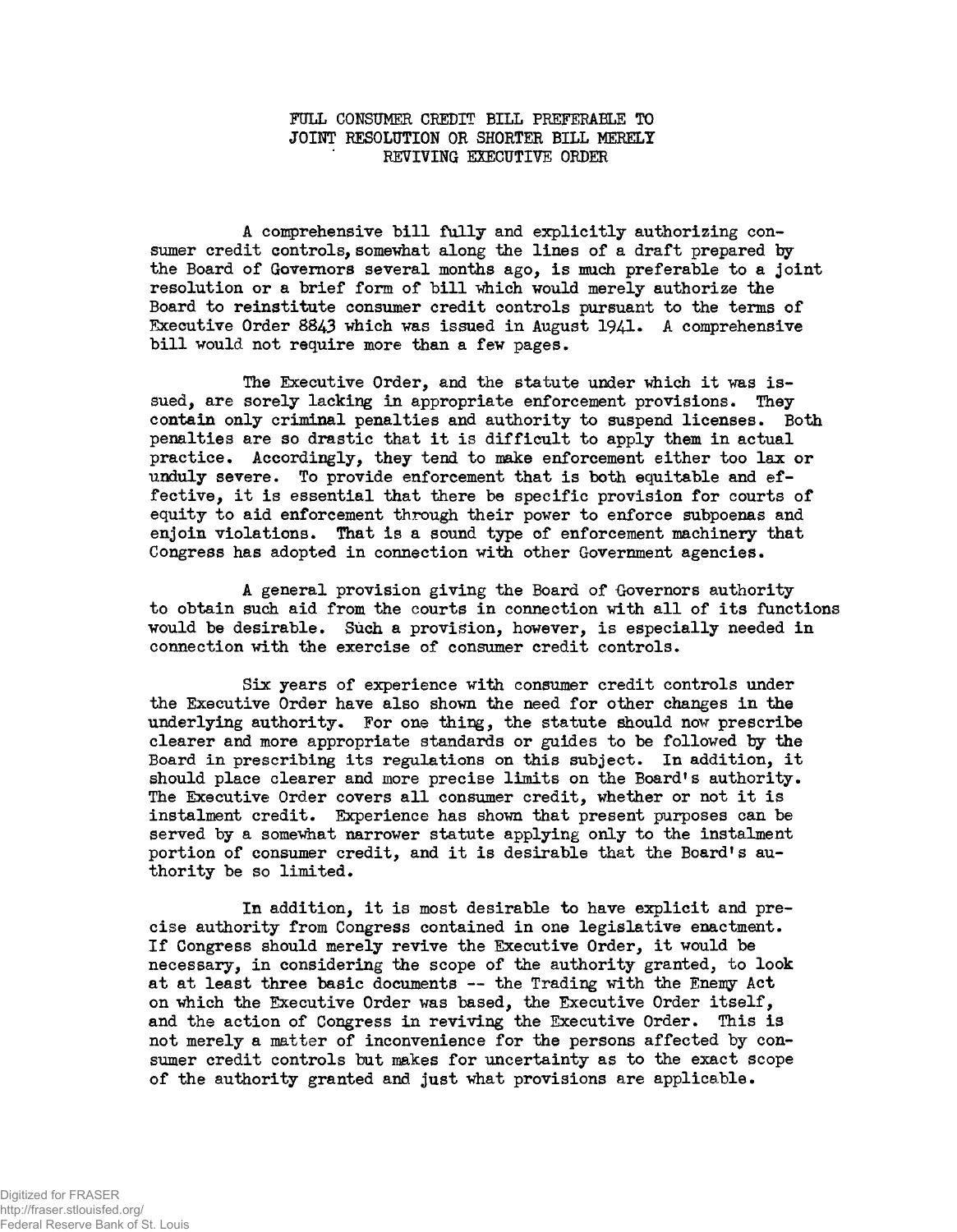For the reasons stated, a comprehensive bill is preferable. Even if Congress should decide not to enact permanent legislation but to make it effective only for a limited period, such a bill could be utilized with a limitation as to time included. If, however, Congress should determine to reject the idea of a comprehensive bill on this subject and to enact merely a joint resolution or very brief bill, it is most important that any such brief enactment include authority for subpoenas and injunctions with the aid of the courts. If necessary, this authority could be given in a one sentence provision through the incorporation by reference of provisions on this subject already applicable to other agencies.

11/20/47